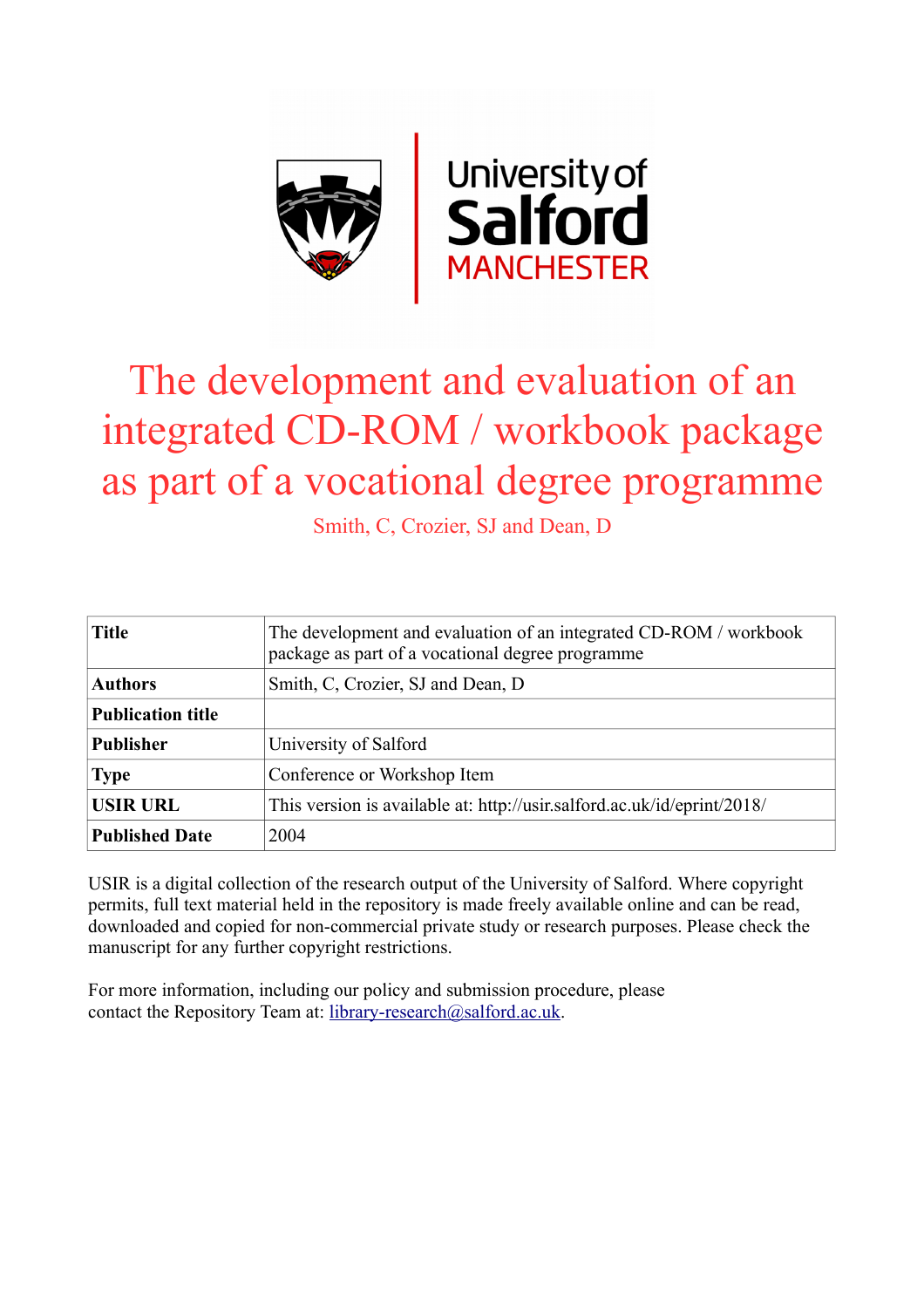# **The Development and Evaluation of an Integrated CD-ROM / Workbook Package as Part of a Vocational Degree Programme**

Christine Smith, c.smith1@salford.ac.uk, Simon Crozier, s.j.crozier@salford.ac.uk, David Dean, d.dean@salford.ac.uk

# **Abstract**

*A self-directed, flexible CD-ROM / Workbook package was developed to supplement current teaching resources to enhance students' learning within the vocational degree programme of Physiotherapy. This was developed with particular reference to neurological assessment and bridging the gap between University and practice-based learning, as well as improving the student's preparation for module assessment. The package was piloted with both Full-time (n = 70) and Part-Time (n = 28) cohorts of students. Evaluation of the new teaching resource via a structured questionnaire proved very positive and demonstrated the benefit of the package. Areas were identified for improvement and how it could be further developed to meet the needs of a vocational degree programme.* 

# **Background**

Students attending vocational degree programmes such as physiotherapy undertake a variety of work-based placements. These placements are aimed at transferring skills gained within the University setting into clinical or work-based practice. Traditionally students studying within physiotherapy programmes have found it difficult to make the links between university and practice-based learning. The transference of these practical and clinical reasoning skills is often problematic due to the sparsity of patient contact prior to their placement. Students find it difficult to visualise techniques and examples of problems that they might encounter in the future. Patient analysis also comprises part of the assessment package for the neurology module to ensure curriculum alignment and clinical relevancy. Video is one medium that has been used within existing tutorial and practical sessions and has been found to be beneficial on the current programme. No facility was available for the students to use this medium outside of lectures or in association with any self-directed learning.

Use of video within healthcare professions has been utilised to enhance and contextualise student's knowledge and skills (Bernhardt et al, 2001, Moss, 2000, Papa, 2000, Taverner et al, 2000, Minardi & Ritter, 1999, English et al, 1998, Birdsall et al, 1995, Stringfield, 1995). Other professions, primarily nursing and medicine have utilised videos to improve clinical performance (Ram et al, 1999, Bersky, 1987, Matthews & Viens, 1985), and some interactive CD-ROMS have been developed (Moss, 2000). Technology is increasingly being used as an aid to learning (Sultana et al 2001, Bowser 1997, Anderson & Hrycak 1986). On reviewing the literature there were no studies that examined the use of video as a self-directed resource package within physiotherapy programmes.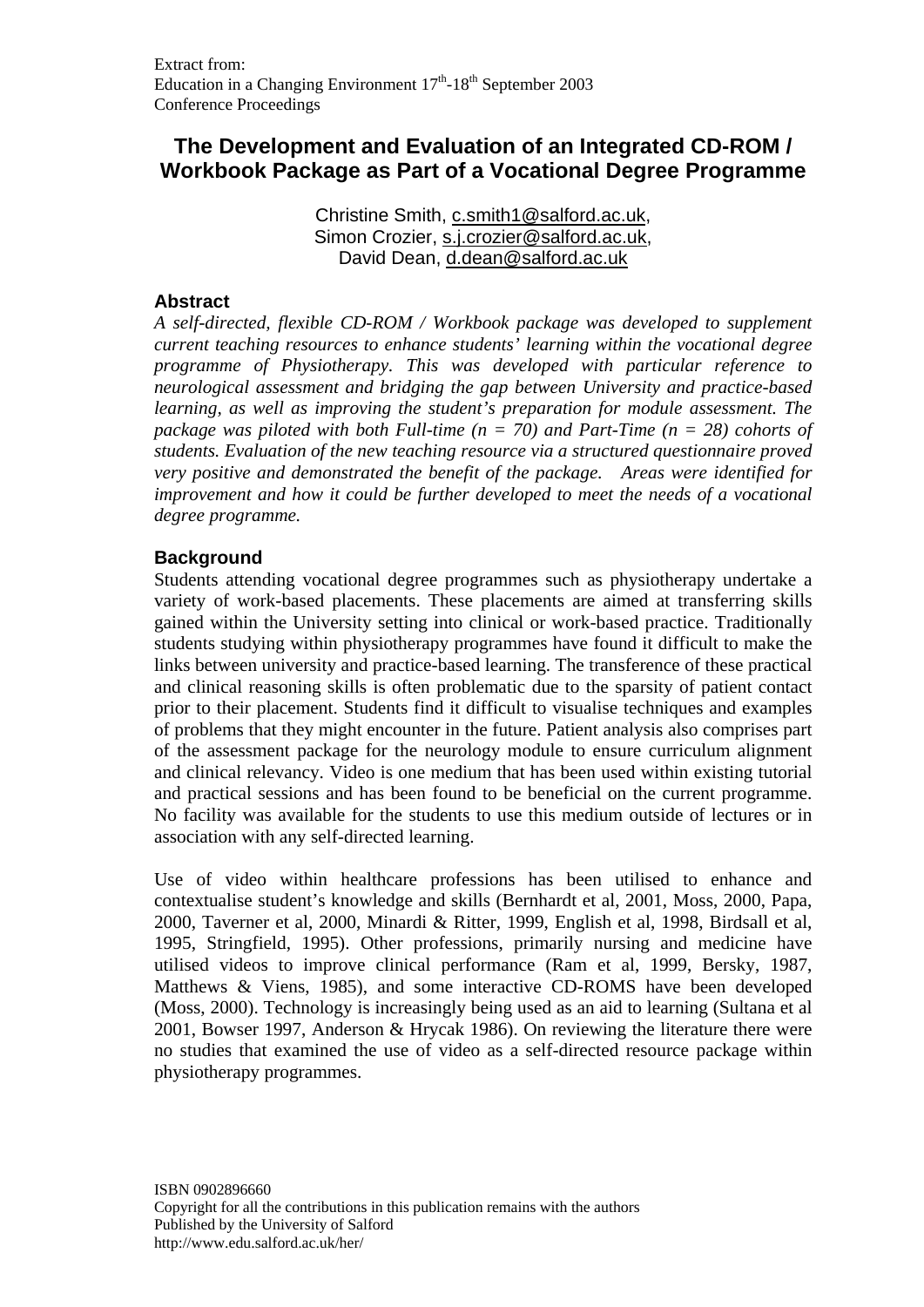A grant was obtained from the University of Salford Teaching and Learning Quality Improvement Scheme to develop two CD-ROM / Workbook packages to enhance students' learning and skill acquisition within two core areas of the BSc (Hons) Physiotherapy degree. This study relates to the development of one of these packages focusing on assessment of neurological patients.

From initial discussions, the project team identified 3 key areas that they wanted to address and developed three aims for the study. They were to:

- Produce a CD-ROM / workbook package to enhance student learning, with particular reference to bridging the gap between University and practice-based learning
- To improve the students' preparation for the assessment process by offering a learning resource that is not currently available, and which meets the needs of the current module assessment.
- To provide a flexible, self-paced learning tool to supplement teaching mechanisms which will allow for individual learning styles

The aim of this paper is to show how the CD-ROM / workbook package was developed. This included an initial student evaluation for appropriateness with regard to ease of use and relevant content, in order to facilitate preparation for modular and practice-based assessment

# **Methodology**

## **Design**

Based on the study aims a survey design was deemed the most appropriate. Quantitative and qualitative data was obtained using a questionnaire (Brady-Boyce & Winne, 2000) which was modified to meet the needs of the study. This was peer reviewed prior to being used in the study by educators working within the field of neurology. Further modification of the questionnaire was made at this stage.

# **Participants**

Questionnaires were distributed to 59 physiotherapy students from the full-time cohort and 15 of the part-time cohort on the BSc (Hons) Physiotherapy programme in semester 2, 2003. The ages of the students ranged from 19 to 45, with a ratio of females to males being 3:2. Participants were selected on a convenience sample basis via attendance at a modular session.

# **Apparatus / Materials**

As previously documented a modified questionnaire was used. This consisted of domains (see Figure 1 for example) which looked at the student's level of satisfaction in relation to CD design, content, navigation, assessment resource and workbook design and content. A domain was also included that related specifically to the second and third aims of the study. Following each domain, space was left for individual comments. Other individual questions were asked such as marketability, type of format preferred and other additional resources required.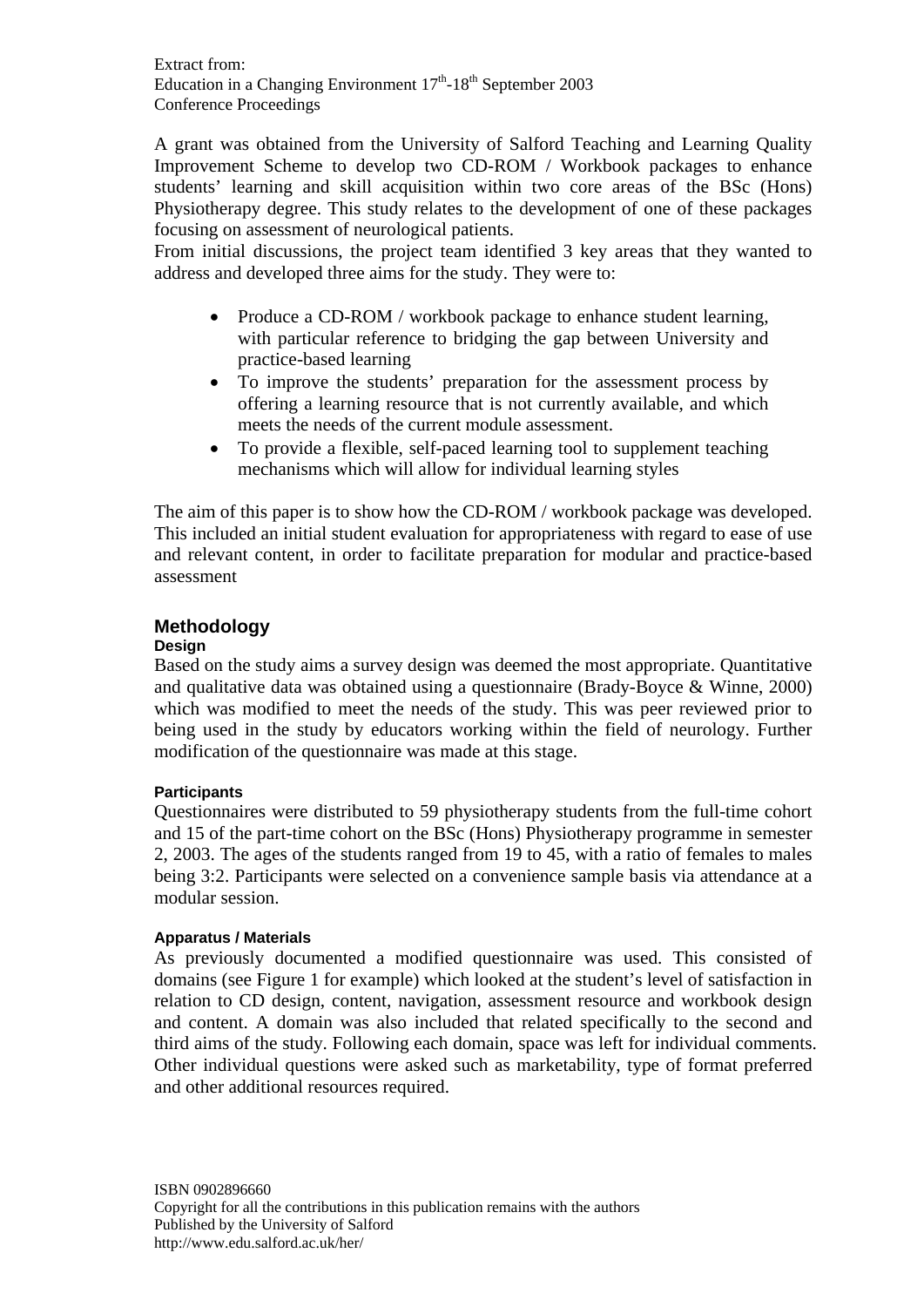Please tick the box for each item that best describes your rating of the CD-ROM and workbook. Please add any additional comments at the bottom of each table.

#### **SA = strongly agree; A = agree; D = disagree; SD = strongly disagree; NA = not applicable.**

#### **CD-ROMs**

| <b>CONTENT</b>                       |                                                                         | <b>SA</b> | A | D | <b>SD</b> | <b>NA</b> |  |
|--------------------------------------|-------------------------------------------------------------------------|-----------|---|---|-----------|-----------|--|
| 1.                                   | Content of CD is relevant to the neurology module<br>learning outcomes. |           |   |   |           |           |  |
| 2.                                   | Content is structured in an appropriate manner.                         |           |   |   |           |           |  |
| 3.                                   | Content is appropriate for the level of learner.                        |           |   |   |           |           |  |
| 4.                                   | CD-ROM allows for individualised flexibility of study.                  |           |   |   |           |           |  |
| 5.                                   | Content flows in a logical fashion.                                     |           |   |   |           |           |  |
| 6.                                   | Outcome measures chosen are appropriate and useful.                     |           |   |   |           |           |  |
| 7.                                   | Movement comparison video clips are a useful revision<br>tool.          |           |   |   |           |           |  |
| 8.                                   | It held my attention                                                    |           |   |   |           |           |  |
| 9.                                   | It motivated me to use this as a learning resource                      |           |   |   |           |           |  |
| Please make comments to clarify your |                                                                         |           |   |   |           |           |  |

#### Figure 1

Initial development of the CD-ROM / Workbook package was undertaken by the project team. Two CD-ROMs were developed based on the assessment of a neurological patient. The first CD-ROM consisted of video footage of a full patient assessment. The second CD then broke the assessment down into individual components. This was designed to take the student through a structured process of observation of video footage, documentation of their findings and development of problem lists and treatment plans, including selection of appropriate outcome measures. By the end of the process, the student would then have a fully documented assessment which they could use as a template, both during the module and whilst on clinical placement. The interactive nature of the CD-ROMs allowed the package to be used as a flexible resource that could be used in its entirety or in stand alone sections. The workbook was developed to provide a self-directed format that complemented the CD-ROMs. Features such as 'handy hints' to facilitate problem-solving and links to other sources of information were included. Each screen within the CD-ROM contained page numbers that equated to specific areas within the workbook and questions to facilitate clinical reasoning.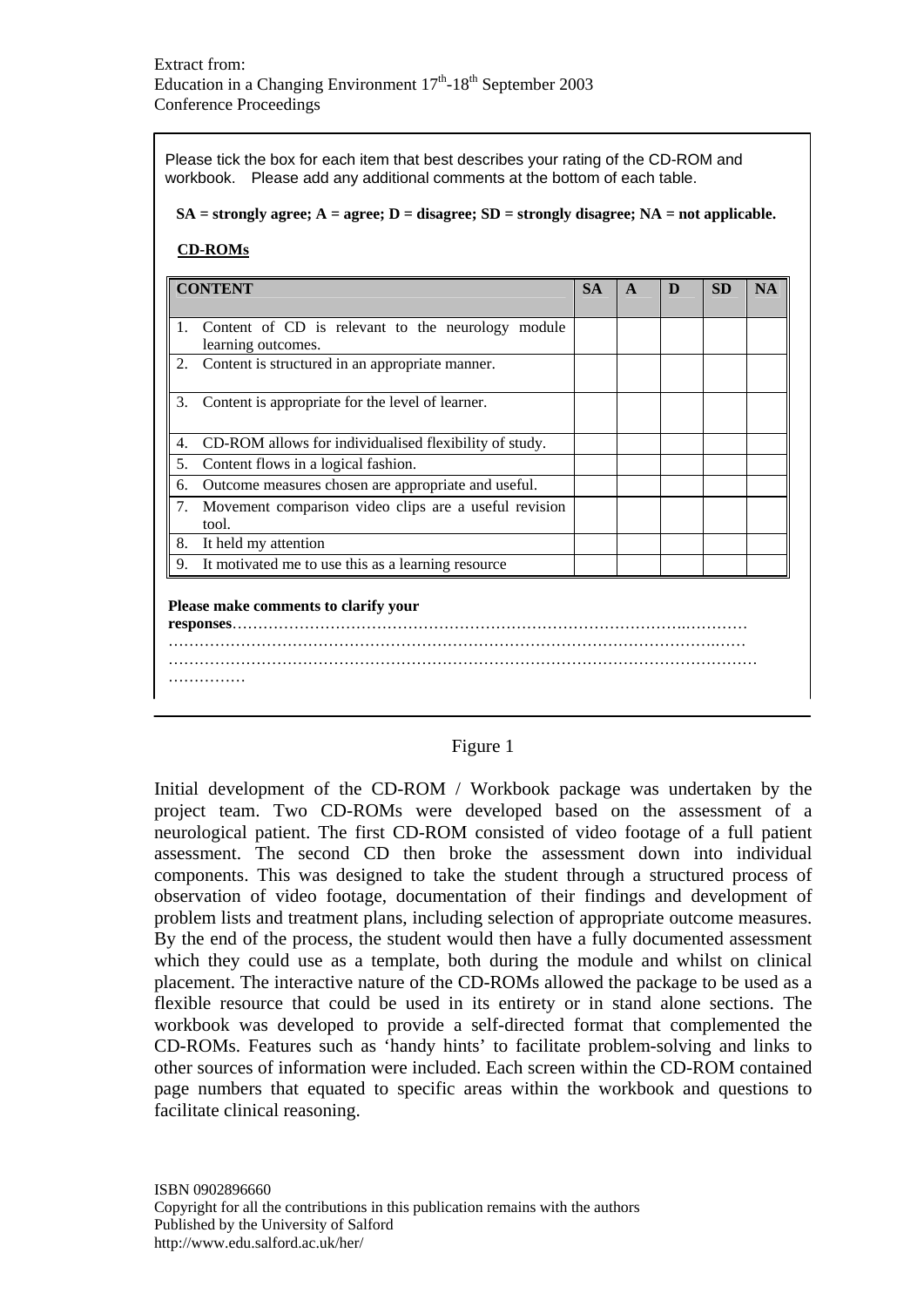The videoing of the patient took place at the Physiotherapy Department, Queens Park Hospital, Blackburn. Ethical consent was obtained from the hospital trust and informed consent from the patient prior to filming.

#### **Procedure**

The students received the package halfway through the module and instruction was given in its use. This was in addition to attending existing sessions on neurological assessment. This was then followed by two further sessions on assessment that utilised the package. The questionnaire was distributed at the end of the module.

# **Data Analysis**

The analysis of the questionnaire data was completed in two ways. Quantitative analysis of the domain responses was undertaken to establish if there were any differences with the student's satisfaction between cohorts and whether there were any differences within cohorts across the 7 identified domains. This was done by allocating the responses a numerical value i.e. Strongly Agree  $(SA) - 4$ , Agree  $(A) - 3$ , Disagree  $(D) - 2$ , Strongly Disagree – 1, Not Applicable – 0. Each domain therefore received a numerical total. Because of the large difference in cohort sizes, 20 of the full-time responses were randomly selected by taking every third questionnaire from the total. These were then compared with the 15 part-time responses.

As well as evaluating the 7 domains, overall satisfaction with the package and the domain relating to aims two and three was quantified by using percentages. Qualitative thematic analysis of the associated comments was also undertaken to evaluate individual student responses. Analysis was then undertaken comparing the scores generated from each domain to compare the level of satisfaction between both cohorts. Unpaired t-tests were used to analyse the normally distributed data

# **Results**

# **Quantitative Analysis**

To gain a general impression of the students' level of satisfaction regarding the package, students were asked to rate it as a learning resource. Responses mainly fell within the Excellent and Good bands (Figure 2).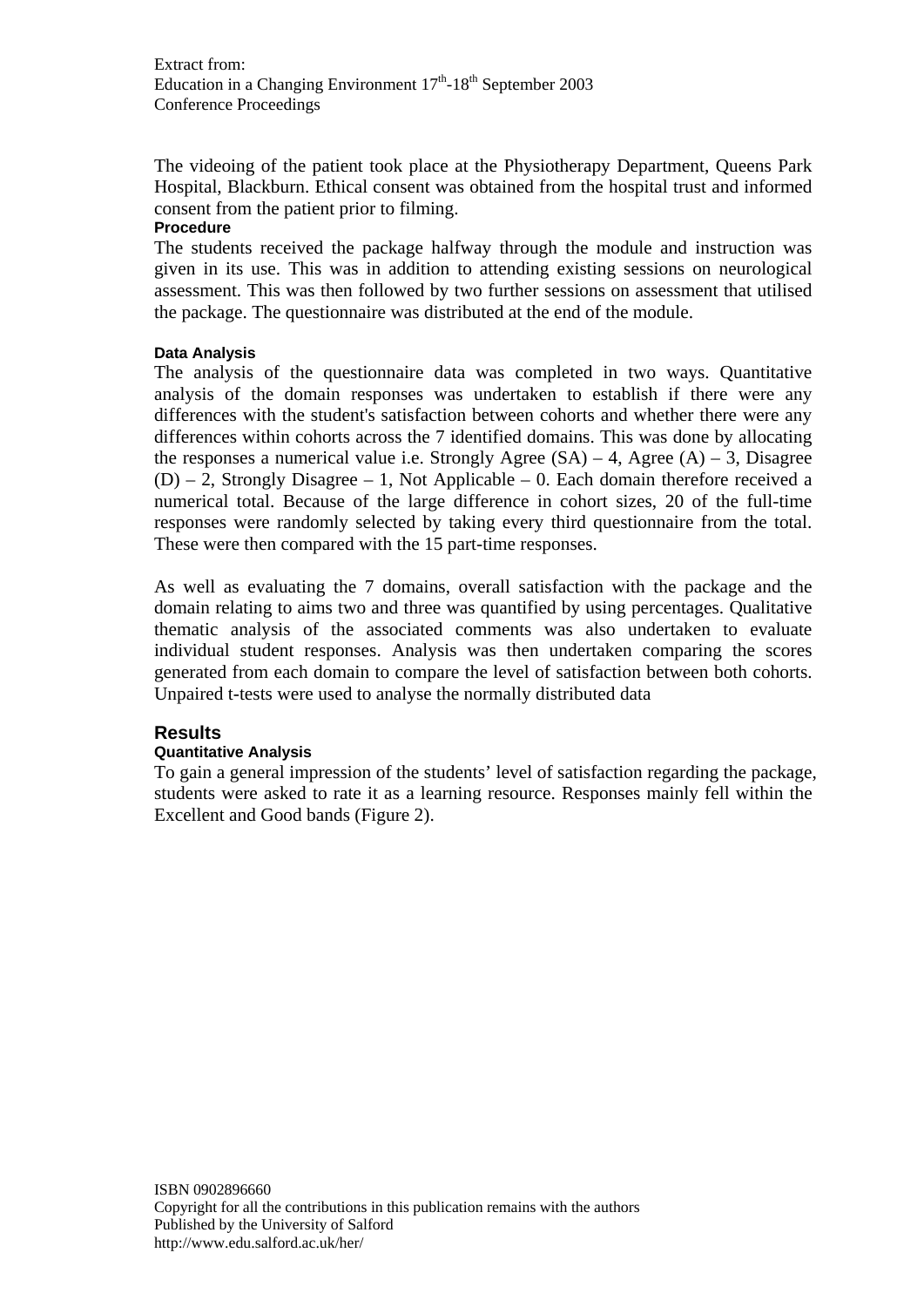

Level of Satisfaction

| L<br>υ<br>н<br>г |  |
|------------------|--|
|                  |  |

| between Full and Part-time cohorts ( $p \le 0.05$ ) 95% CI<br>Workbook<br>$p = 0.715$ |  |
|---------------------------------------------------------------------------------------|--|
|                                                                                       |  |
|                                                                                       |  |
|                                                                                       |  |
| Design                                                                                |  |
| $p = 0.163$                                                                           |  |
| Content                                                                               |  |
| <b>ROM</b><br>$p = 0.610$<br>CD                                                       |  |
| Design                                                                                |  |
| $p = 0.561$                                                                           |  |
| Content                                                                               |  |
| $p = 0.932$                                                                           |  |
| Navigation                                                                            |  |
| $p = 0.417$                                                                           |  |
| Assessmen                                                                             |  |
|                                                                                       |  |
| Resource                                                                              |  |

Full-time ( $n = 20$ ) Part-Time ( $n = 15$ )

Figure 3

The results showed that there was no significant difference with the students' level of satisfaction between both cohorts within any of the domains. Students demonstrated a high level of satisfaction across both cohorts in relation to the domains.

Analysis within the same cohort also showed that there were no significant differences between the students' levels of satisfaction between the domains. Data was analysed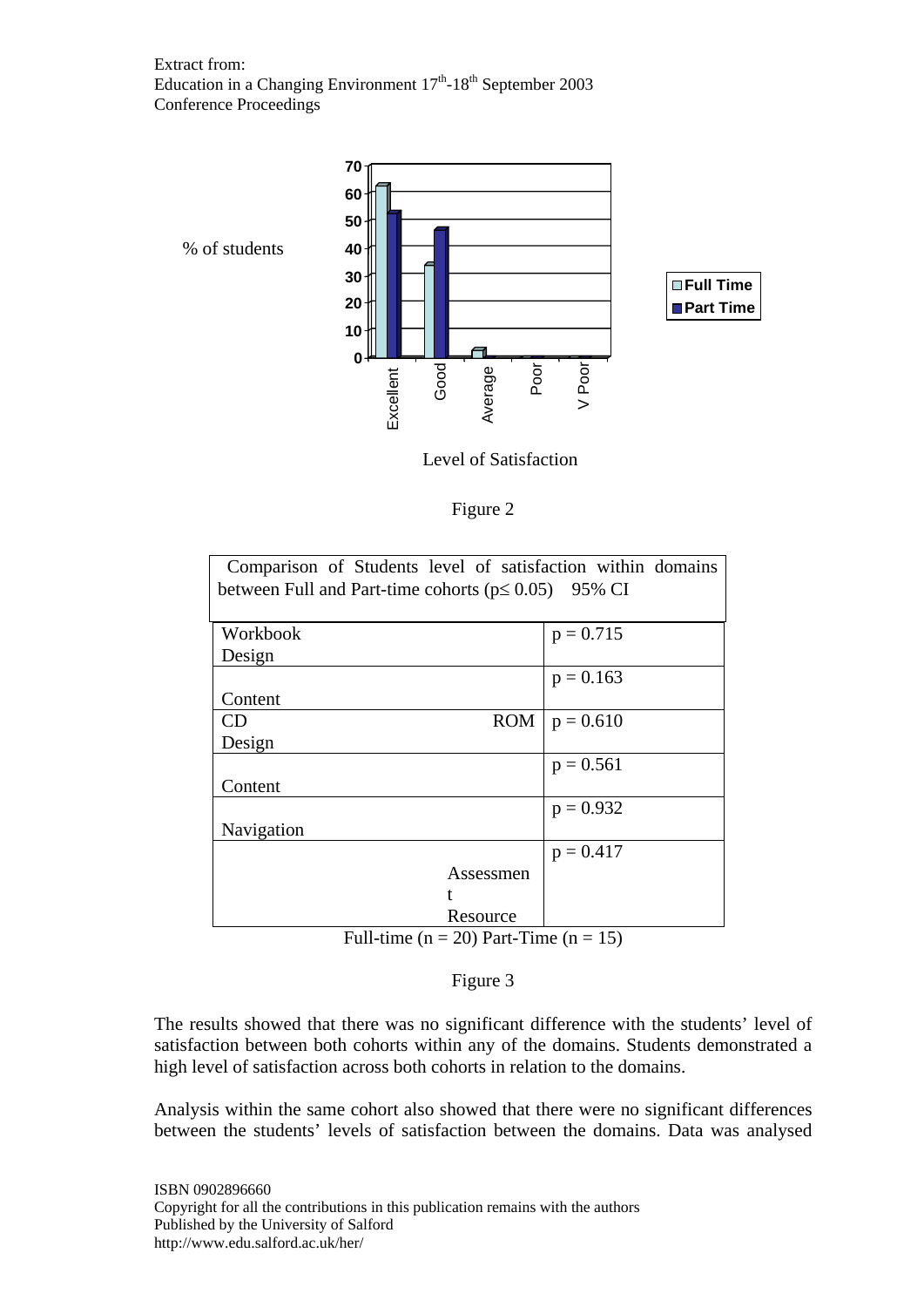using a one-way analysis of variance and post hoc using Scheffe's test. P-values obtained for both cohorts ranged from 0.525 – 1.00. Percentages of the domain scores were used for comparison as there were a different number of questions within each domain.

Questions relating to aims two and three produced results presented within Figure 4a for the full-time cohort and Fig 4b for the part-time cohort. The questions asked were related to the aims of the study looking at how useful the resource was as:

- 1. An additional learning resource for the neurology module;
- 2. Preparation for clinical education placements;
- 3. Part of preparation for the neurology exam;
- 4. To enhance your critical thinking;
- 5. For developing your movement analysis skills;
- 6. For enhancing your general patient assessment skills.





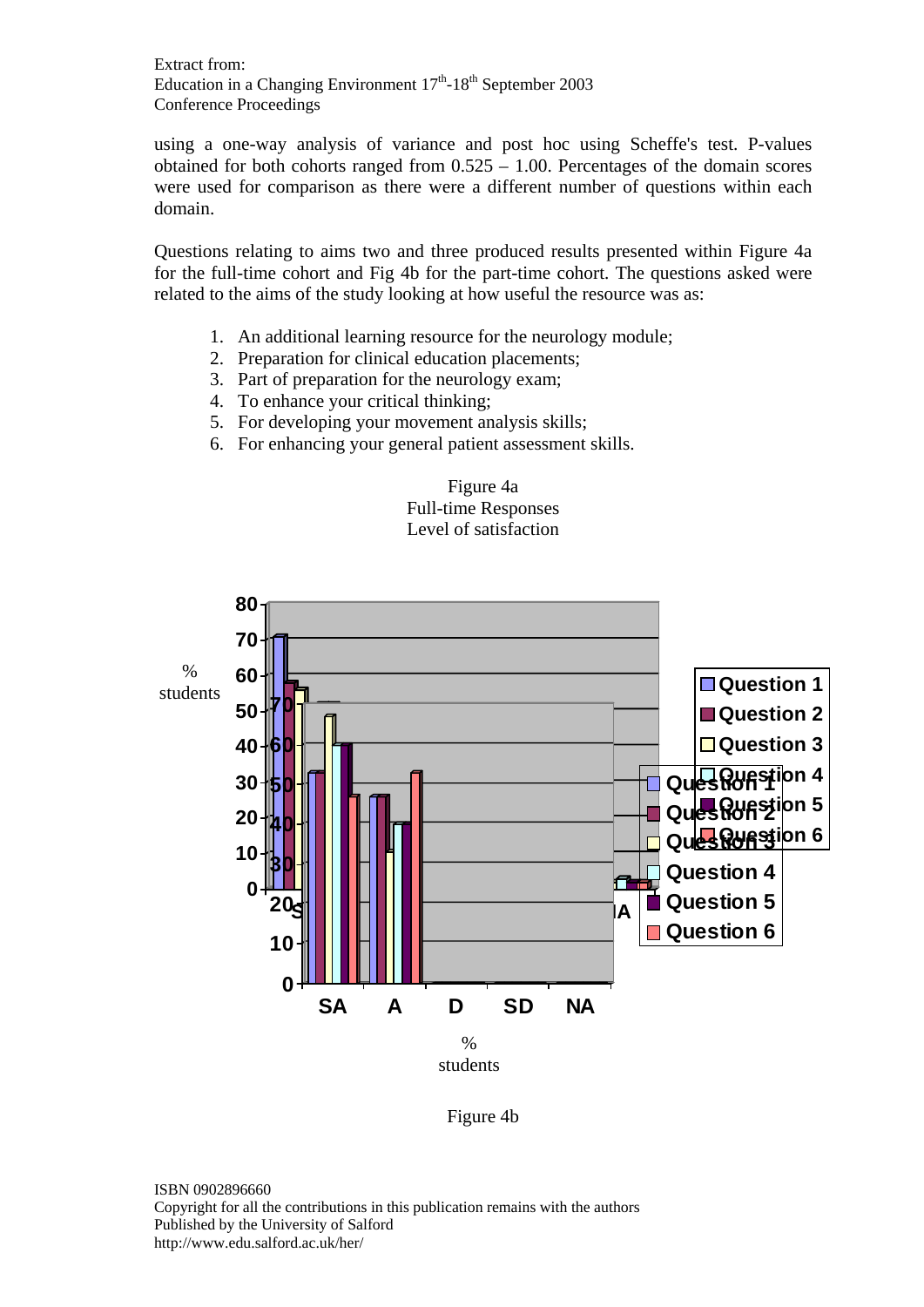#### Part-time Responses

#### **Qualitative Analysis**

Written comments were copied verbatim and grouped within their respective questionnaire domains, separately for both cohorts. It was clear on closer inspection that comments made did not exclusively relate to the domain as laid out on the questionnaire. For clarity of interpretation therefore, students' comments were amalgamated and analysed for emergent themes as related to the CD-ROM or Workbook respectively. The comments were grouped under the following three broad headings: compliments, criticisms and recommendations. Sample comment extracts are included to illustrate some points raised.

### CD-ROM

**Compliments** 

Students appreciated the ease of use and flexibility that the CD-ROM structure and content afforded, allowing them to individualise its use with their own learning preference. The format was  $\frac{1}{2}$  is  $\frac{1}{2}$  in 'bringing everything together' in a novel and interesting way. Level of satisfaction a video and simultaneously compare a novel and interesting way. movement strategies with a video of an unimpaired model were seen by several as 'invaluable':

*It was helpful in gaining an idea of structured assessments as neurology assessments seemed very daunting at first.* 

#### Criticisms

Technical difficulties dominated the feedback with just over half the students experiencing problems. Navigation around the second CD was generally seen as good. Lack of fast-forward/re-wind capability together with some long video sequences caused quite widespread frustration. Other comments reported more general playback problems ranging from a lack of 'auto start' facility, through to the screen 'freezing' with the first CD. Quiet sound amplification with respect of the patient, combined with his Scottish accent made hearing and understanding of his responses quite difficult:

*Sometimes if I paused [the footage] for too long the video would stop & I'd have to start again!* 

#### Recommendations

A more severely disabled patient with more overt problems or indeed several patients with differing conditions/presentations were suggested, to further enhance observation skills and clinical reasoning. Some students would have appreciated seeing more of the interview related to subjective information rather than having it already documented in the workbook. A general request was for more guidance both on the use of the CD-ROM / workbook package and also regarding interpretation. A more 'interactive' style including suggestions such as multiple choice questions and/or an 'answers booklet' as well as extra, dedicated tutorial sessions, were suggested to enhance the package. This suggestion was reflected in the responses to a specific question posed regarding CD-ROM support. Half of the cohorts' evaluations rated the support as merely adequate or not enough. Half of the cohorts felt alternative playback media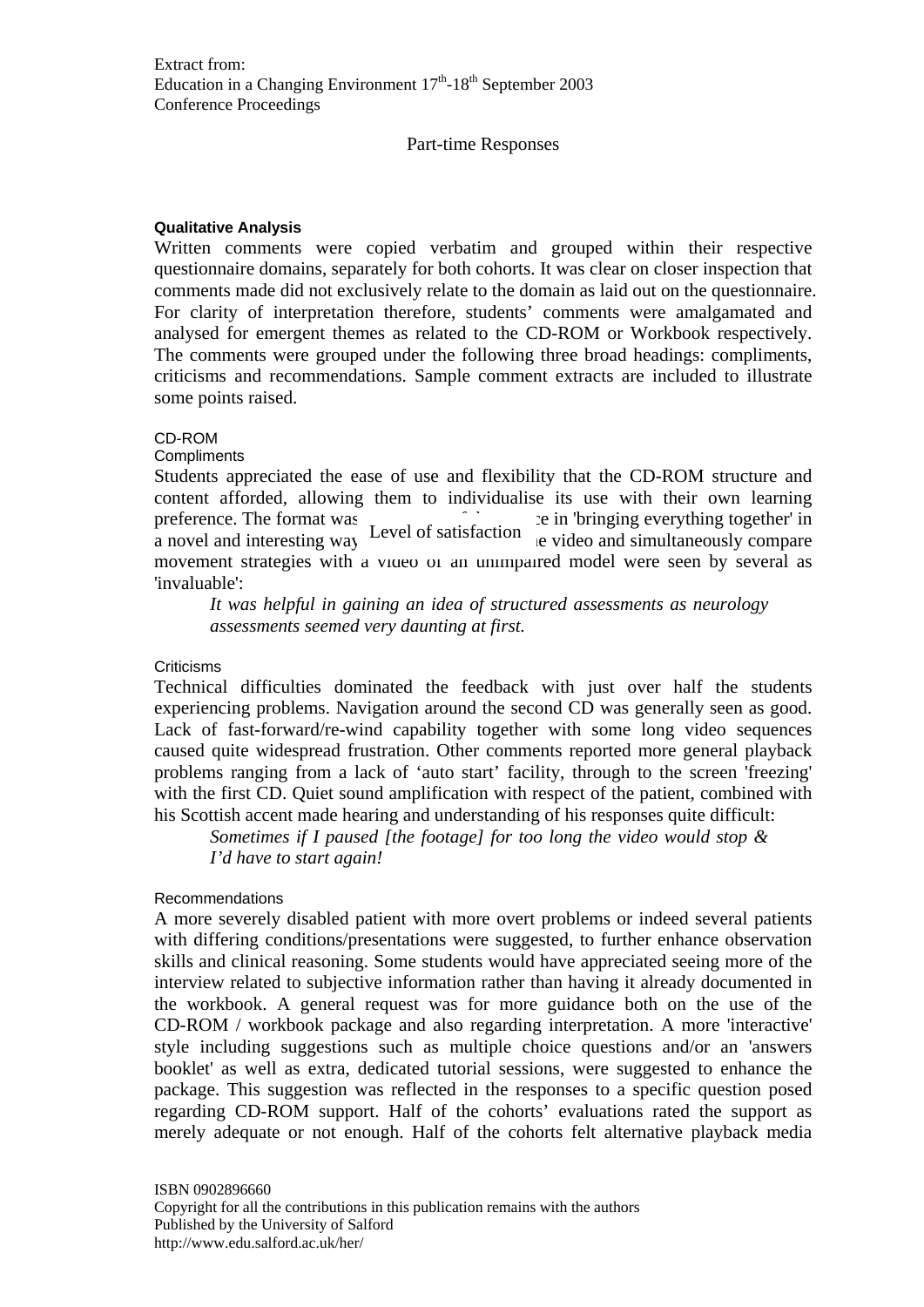should be available with VHS-video format out voting DVD by 2:1. Greater playback flexibility including FF/RW/Slow-motion facility were identified as the major technical recommendations:

*Could use actual narration by 3rd party by way of explanation – sometimes didn't know if I was on the right lines; therefore need a guide as to the general 'answers'.* 

#### Workbook

**Compliments** 

The workbook was found to relate well to the CD-ROM helping to break down the assessment process and document it. 'Handy-hints' were identified as a useful aid to 'get you thinking':

*Liked the structured way the workbook followed the CD…the questions asked got you thinking.* 

# **Criticisms**

The workbook was seen by many as repetitive in layout and content. Indeed several people commented on both the length of the neuro-assessment process (video footage overall) and the length of time it took to complete the workbook:

*All sections need to be completed, does not allow individual to concentrate on aspect they would like to.* 

# Recommendations

As mentioned above the presence of more guidance notes/quiz/answers sections were suggested. Greater space for writing responses, together with an overall 'flashier' look to the package was also recommended:

*Maybe a few more clues along the way to structure thinking – prompts.* 

# **General Comments**

Responses related to the timing of when the package should be issued in the module was split equally between mid-way through the module (as had been issued this time), and at the beginning. An overwhelming majority of respondents would recommend purchase of the package confirming the overall positive regard in which it was held.

No appreciable difference in tenor was observed between the part-time and full-time cohort responses hence a combined report has been given.

# **Discussion**

Broadly speaking the CD-ROM and Workbook package was very well received by both the full-time and part-time cohort of students. No significant difference was detected between the two groups' levels of satisfaction with each domain, which indicated that the package was an equally valuable resource for students on programmes necessitating different types of attendance. A similar result was apparent when the levels of satisfaction were compared within cohorts, indicating that there was no particular part of the package that proved either weaker or stronger than the rest.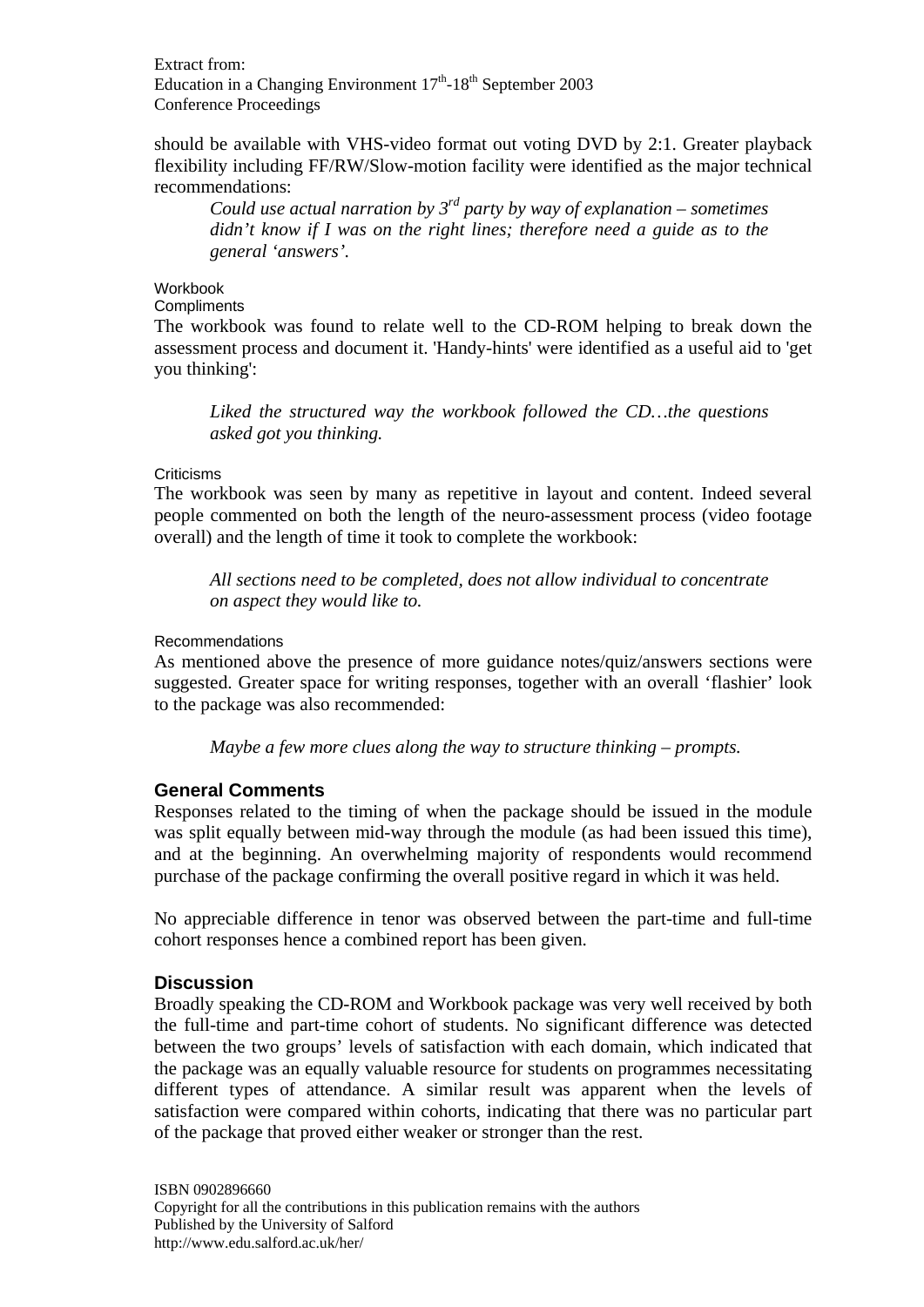One of the perceived strengths was the flexibility of the package, which enabled the students to take the package home thus allowing them to work through it at their own pace. Feedback confirmed the interactive nature of the package as being of great benefit, confirming the findings of similar studies that used interactive media (Sultana et al, 2001). Students across cohorts however, highlighted a desire for more tutorial based guidance in interpreting and validating their findings. The perceived lack of feedback regarding clinical reasoning could be due either to a deficiency in the package design or to a psychological need for tutorial style debriefs. Whether interactive self-directed packages can ever 'stand alone' in terms of feedback, remains to be established (Taverner et al, 2000).

Format and technical issues hampered the use of the first CD-ROM and highlighted difficulties some students had in accessing the video footage. The use of the CD-ROM necessitated reasonably high specification IT equipment. Having the package available in other formats including video, DVD and access via the web would help this and also increase its flexibility and equity of use amongst students (Bowser, 1997).

The development of the package has been a lengthy process. The project development, as well as being costly in terms of time, has also stretched existing technical abilities and resources. As reflected in studies, these factors need to be considered before embarking on a similar project. Studies have highlighted the need for up-front equipment, training and ongoing technical support (Bowser, 1997). Following this initial resource investment, changes can now be made to enhance the existing package in light of student feedback, and in the development of future projects.

The study substantiates the educational value of the package as a flexible, self-paced, self-directed additional teaching and learning resource. The use of video footage lends itself to vocational programmes showing it to be a mechanism by which students can enhance their learning (Sultana et al, 2001, Taverner et al, 2000, Minardi & Ritter, 1999, Bowser, 1997). It is inherently difficult during vocational programmes to provide students with a true representation of what they are likely to encounter, especially in the area of neurological assessment. However, the students' responses indicate that the package does go some way to meeting this aim.

Students' comments appear to highlight the view that technology-enhanced learning would never replace true 'hands on' experience, but could be used to initiate students' learning in the areas of clinical reasoning, problem-solving and assessment skills. Gibbs (1990) advocates the use of contextually relevant learning resources in providing 'substitute experiences', for the student to reflect and theorise on. This provides a mechanism for 'deeper learning' as advocated by Marton and Saljo (1976) which can be seen as an essential pre-requisite to clinical reasoning. Most vocational programmes have similar difficulties and a resource such as the one developed during the study could be adapted to provide a useful adjunct to traditional teaching and learning resources.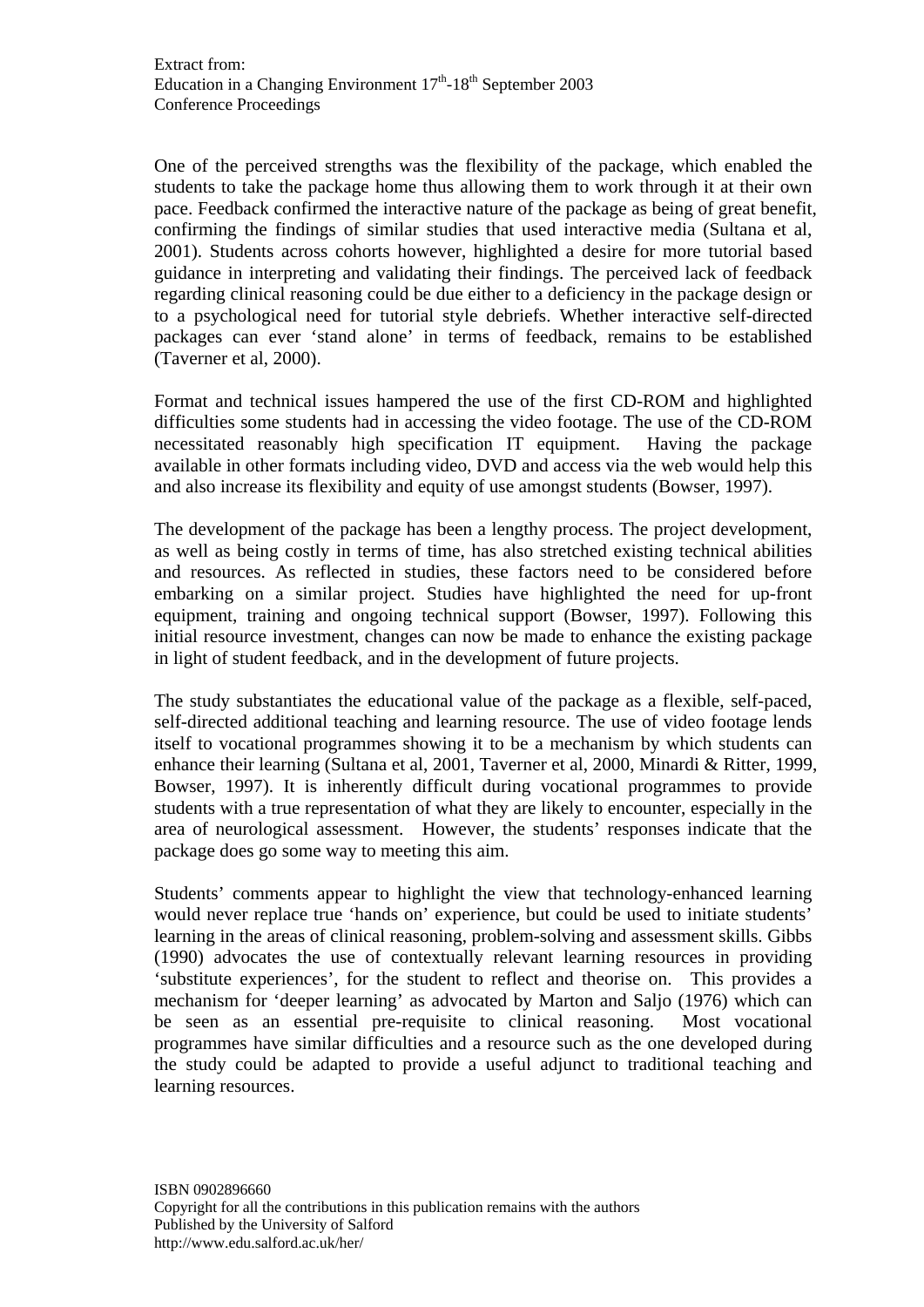With reference to the first aim for the study, the package was deemed to be effective in 'bridging the gap' between the university and practice-based learning. The extent of this cannot be confirmed until the students have completed a subsequent clinical placement in neurology. Evaluation of the students' perceptions following a clinical placement would provide additional insight into the degree to which the package had aided their development. The package will also require further evaluation by clinical educators of physiotherapy students in order to further validate the relevance and currency of the package. Analysis of the qualitative data indicated that aims two and three had been met. However, further quantifiable data would need to be collected in order to further substantiate this claim.

# **Conclusion**

In summary, the CD-ROM / Workbook package has been well received by both full-time and part-time cohorts. Evaluation of student questionnaires has demonstrated a high degree of satisfaction with the package as a useful and novel learning resource. The package was originally distributed to the students half way through the Neurology module. Student opinion was equally split regarding when the package should have been issued. Half favoured the beginning of the module whilst the remainder felt that half way through the module was most appropriate to avoid information overload.

A significant proportion of students recommended greater interactivity and guidance in relation to their clinical analysis. This could be addressed via more overt signposting within the package or within a tutorial setting. Initial modification of the package alone and subsequent re-evaluation should then determine whether it can be utilised as a pure self-directed learning tool.

With reference to the first aim of the study future quantitative research aiming to evaluate the impact of the package on students' learning is postulated. This could be achieved by splitting a cohort into two groups. One group would be provided with the package early in the module, followed by testing of the whole cohort's ability to assess a neurological patient at the modular mid point. The package would then be made available to the other group, as distributed in the present study, to satisfy equity of provision. The cohort would then be retested at the end of the module and the groups' results compared. Recommendations for future studies include further evaluation of students' learning in light of completing a clinical placement in neurology.

It is intended to improve the CD-ROM / Workbook in light of student feedback. Existing resources within the University are being explored to assist with these developments. Examples include collaborative working to redesign the workbook and technical improvements regarding video sequence navigation.

The development of the CD-ROM / Workbook has proved to be a flexible, self directed learning resource for students irrespective of mode of undergraduate study. Despite an initial resource intensive period, a framework for enhancements has now been established that could be transferred to similar projects in this and other vocational programmes.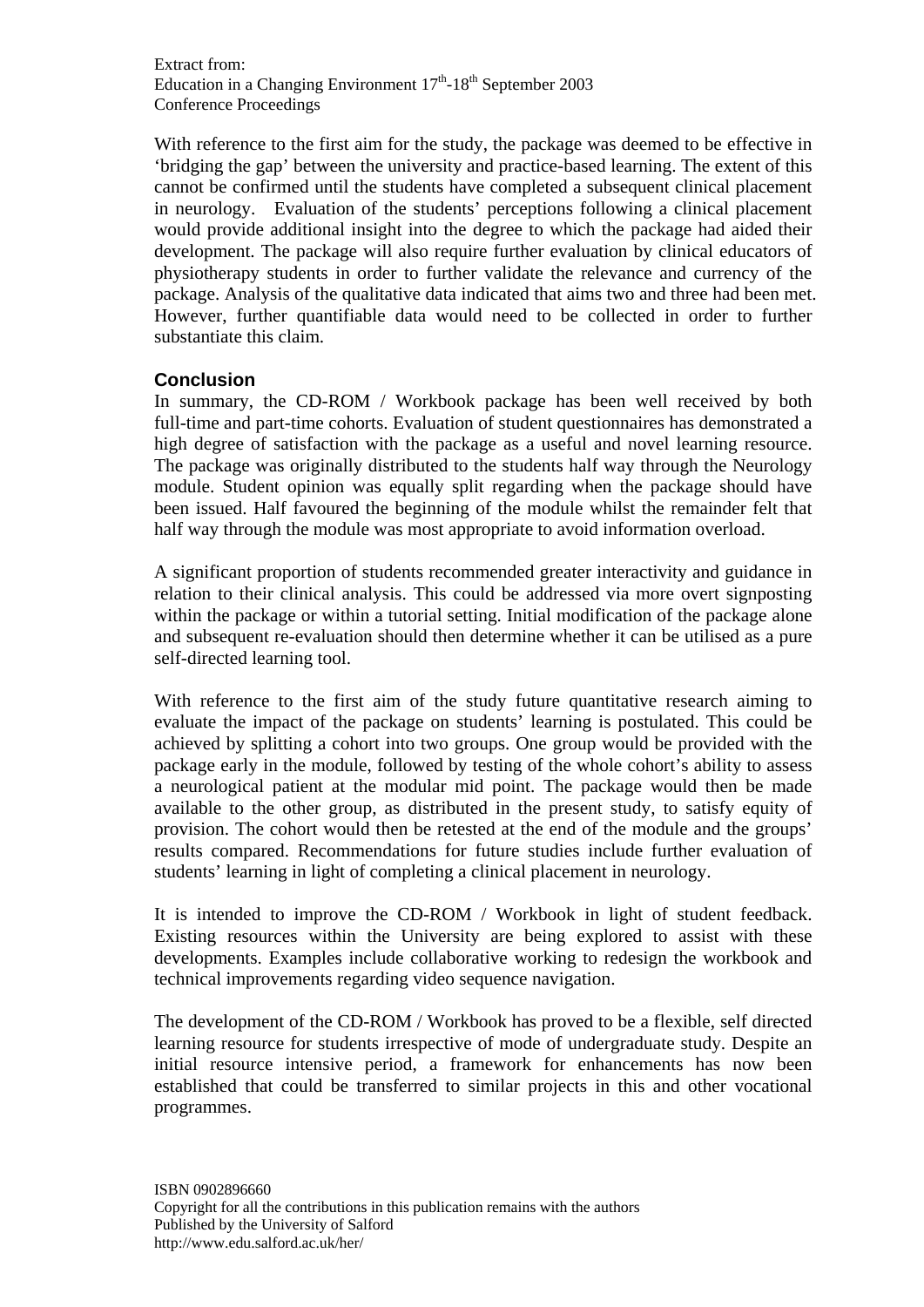# **Acknowledgements**

This project was made possible by funding from the University of Salford Teaching and Learning Quality Improvement Scheme. Thanks go to the patients and staff from the Physiotherapy Department, Queens Park Hospital, Blackburn for their help and support in developing the video footage.

We are also grateful, for Chris Tivey's filming expertise and for being able to transform our thoughts into practical reality.

# **References**

Anderson B & Hrycak N. (1986) Video- a teaching strategy for learning group process. *Nursing Papers.* 18 (1) 5-19

Berksy AK (1987) Learning interdisciplinary and assessment skills through videotaped client interviews and collaborative planning. *Journal Of Nursing Education* 26 (5) 202-204

Bernhardt J, Bate PJ, Matayas TA (2001) Training novice clinicians improves observation accuracy of the upper extremity after stroke. *Archives of Physical Medicine & Rehabilitation.* 82 (11) 1611-1618

Birdsall C, Barker K, Setti K (1995) Developing a teaching video on mechanical ventilation weaning to facilitate effective nursing research. *Journal of Continuing Education in Nursing.* 26 (6) 272-275

Bowser JC. (1997) The development of the use of technology-enhanced learning in associate degree nursing program at the Davidson County Community College. *The University of North Carolina at Greensboro. ED.D* 150

Brady Boyce BA, Winne MD (2000) Developing an evaluation tool for instructional software programs. *Nurse Educator* 25 (3) 145-148

English T, Harrison AL, Hart AL (1998) A distance learning model in a physical therapy curriculum. *Journal of Allied Health.* 27 (4) 228-232

Gibbs G. (1990) Improving student learning project: surface and deep approaches to learning, CNAA 3-15.

Marton F & Saljo R (1976) "On qualitative differences in learning I – outcome and process" *British Journal of Educational Psychology*. 46: 4-11.

Mathews R & Veins DC (1985) Evaluating basic nursing skills through group video testing. *Journal Of Nursing Education.* 27 (1) 44-46

Minardi HA & Ritter S (1999) Recording skills practice on videotape to enhance learning – a comparative study between nursing lecturers and nursing students. *Journal of Advanced Nursing.* 29 (6) 1318-1325

Moss BR (2000) Death studies at University: new approaches to teaching and learning. *Mortality.* 5 (2) 205-214

Papa K (2000) Students need interaction not videos-Teaching techniques column in the November/December 1999 issue, titled "Using video to upgrade competencies". *Radiologic Technology.* 71 (3) 231

Ram P, Grol R, Rethans JJ, Schouten B, Van Der Vleuten C, Kester A (1999) Assessment of General Practitioners by video observation of communicative and medical performance in daily practice: issues of validity, reliability and feasibility. *Medical Education.* 33 (6) 447-454